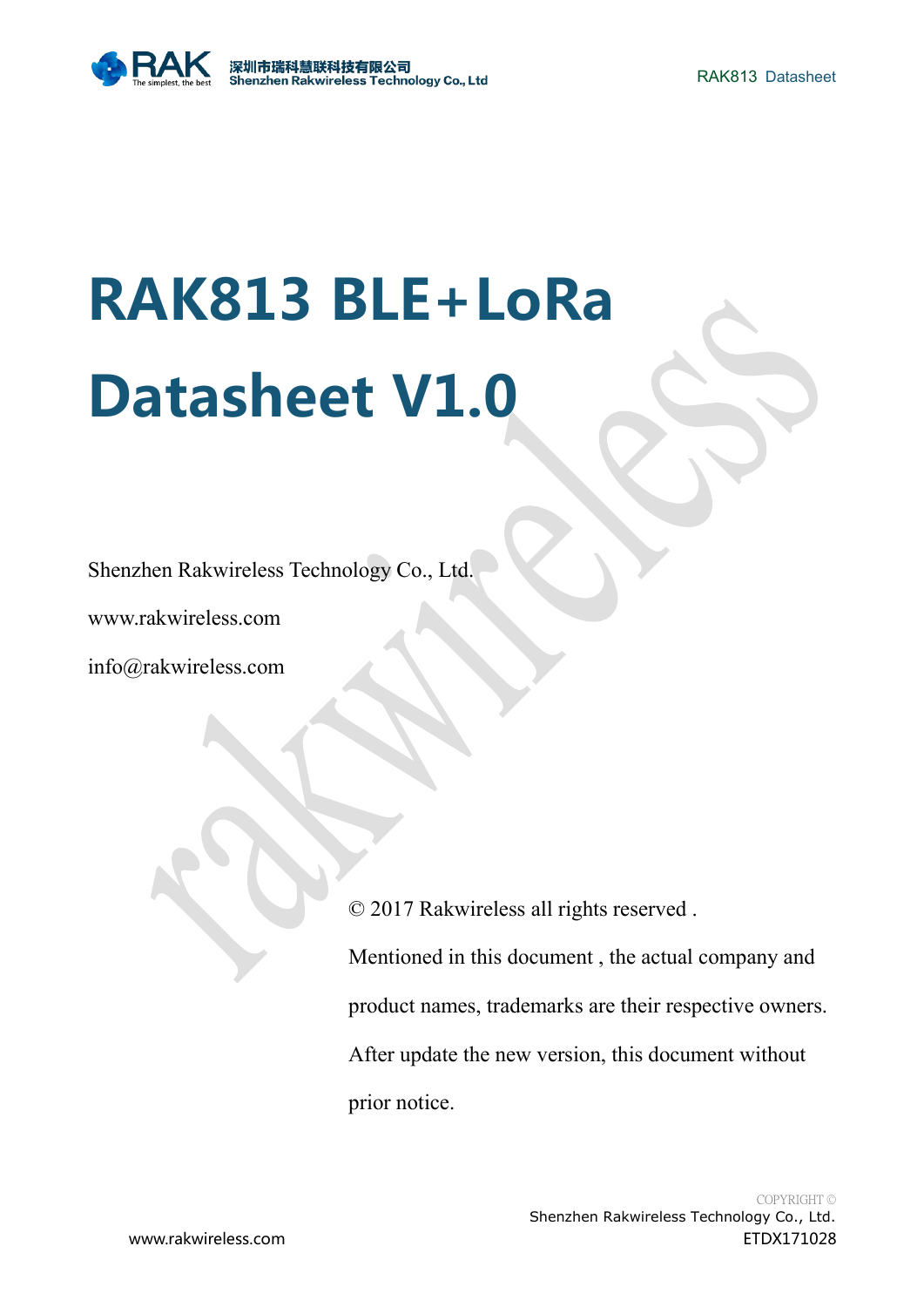

# **Content**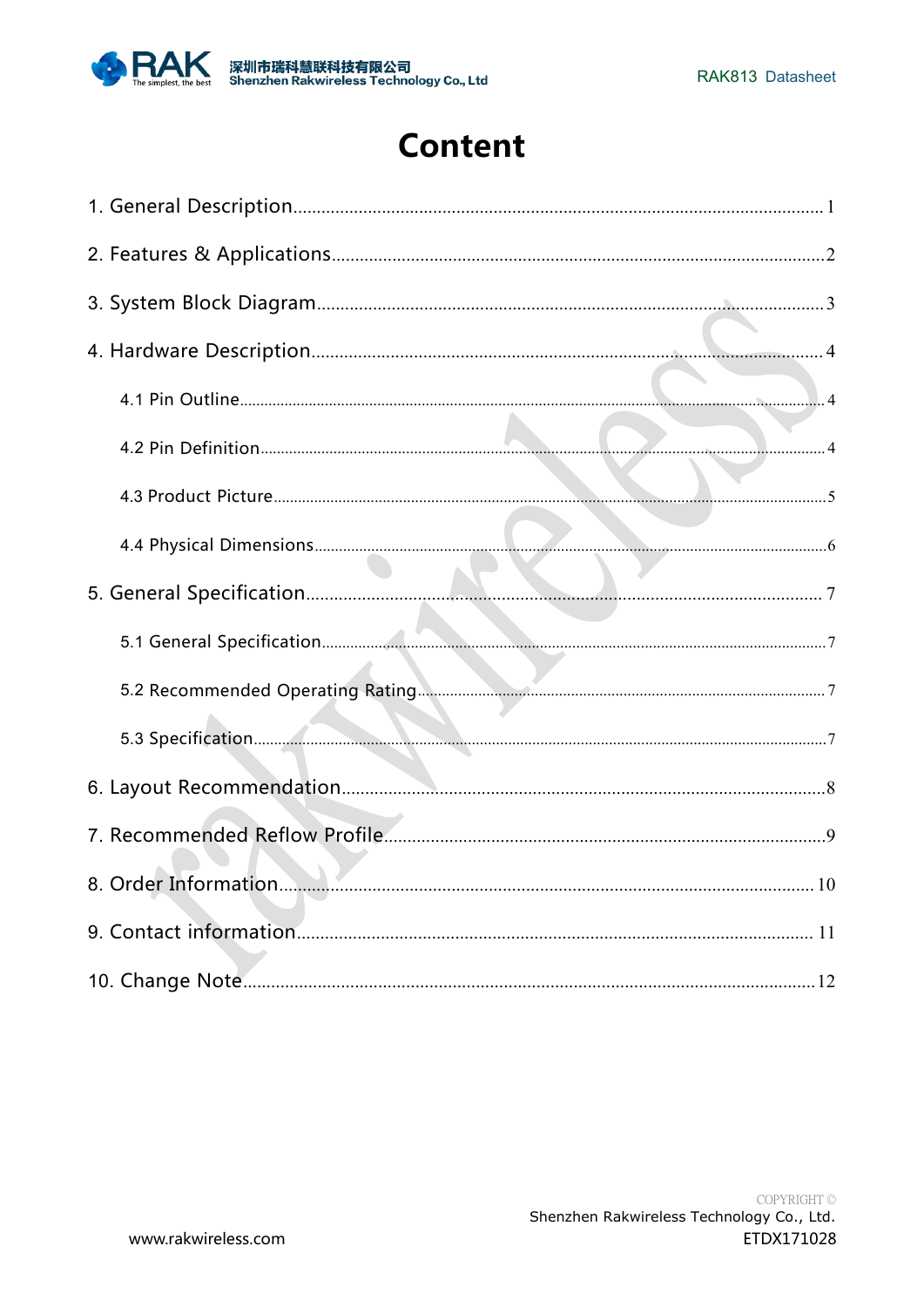

# <span id="page-2-0"></span>**1. General Description**

The RAK813 module is a combination of the BLE and LoRa of the relay node module, the Bluetooth BLE device is compact and portable, low power consumption to provide long-distance wireless communication capabilities, BLE terminal equipment and Bluetooth RAK813 module to establish a connection, the data transmission to the remote transmitter through the RAK813 module of LoRa LoRa receiver or gateway. At the same time, the RAK813 module itself supports a variety of Digital interfaces, such as GPIO,UART, I2C, SPI and so on, and the sensors can also be directly connected to the RAK813 module through these digital interfaces.

Based on the global leading Nordic Semiconductor Corporation's nRF52832 (BLE) and Semtech's SX127x (LoRa) chipset, the RAK813 module provides a perfect combination of ultra low power and ultra long distance. The RAK813 module uses TCXO as the LoRa clock source, so at different temperatures (such as indoor and outdoor) LoRa module of radio frequency close to the maximum, can effectively improve the decoding rate, so as to enhance the communication quality; at the same time the good anti-aging properties, so that different life (pre deployment and post deployment) frequency LoRa module the partial minimum, so as to ensure the success rate of communication; at the transmitter of LoRa (TX) increased the low-pass filter in the receiver (RX) increased the band-pass filter to ensure the module performance in the complicated electromagnetic environment.

RAK813 supports a variety of protocols, including the latest BLE and LoRaWAN,and provides multiple bands of products for selection, including 433MHz, 470MHz, 868MHz, 915MHz, Please see the Order Information if you want to know the specific model and the frequency range that it supports.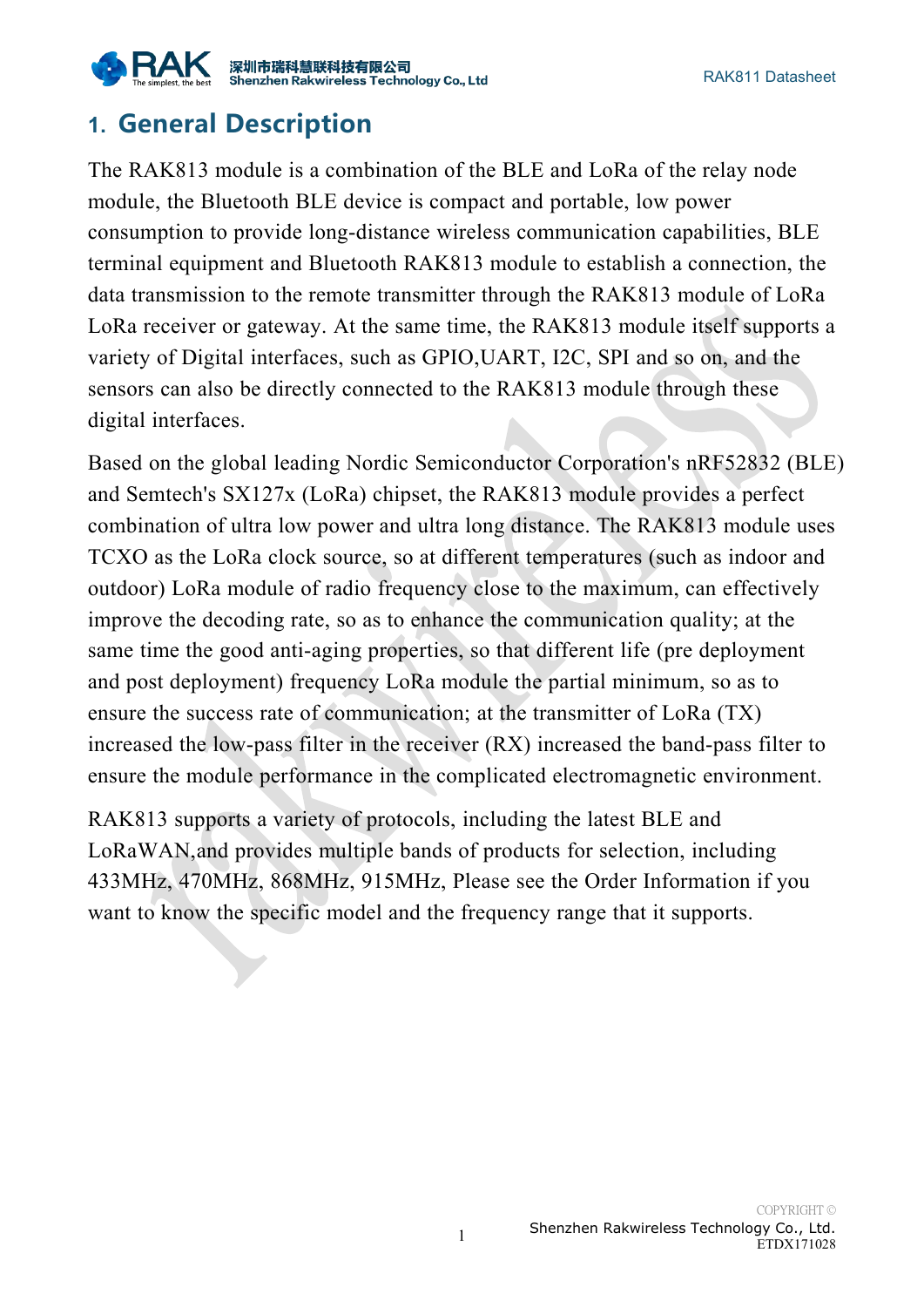

## <span id="page-3-0"></span>**2. Features & Applications**

## **Features**

- $\triangleright$  Long Range LoraWAN operating in the 433MHz, 470MHz, 863 MHz or 928 MHz frequency bands
	- FCC Frequency range 902MHZ~928MHZ
	- CE Frequency range 863MHZ~870MHZ
	- MIC Frequency range 920MHZ~928MHZ
	- KCC Frequency range 920MHZ~923MHZ
- $\triangleright$  Support Lora Point to Point communication in all the band
- $\triangleright$  Small size and low power, sleep current down to 2uA
- $\triangleright$  High Receiver Sensitivity: LoRa down to -146 dBm, BLE down to -96dBm
- $\triangleright$  TX Power: LoRa adjustable up to +14 dBm high efficiency PA, max PA boost up to 20dbm, BLE  $-20$  to  $+4$  dBm in 4 dB steps
- $\triangleright$  Building in both TX and RX filter
- $\triangleright$  Building in TCXO for high frequency stability
- **FSK, GFSK, and LoRa Technology modulation**
- $\triangleright$  IIP3 = -11 dBm
- ▶ Up to 15 km coverage at suburban and up to 5 km coverage at urban area

# **Applications**

- $\triangleright$  Water conservancy / Agriculture / Environment monitoring
- $\triangleright$  Parking / Parking system
- $\triangleright$  Street lightning/Smart cities
- $\triangleright$  Asset / Personnel positioning
- $\triangleright$  Smoke alarm / Thermal sensation
- $\triangleright$  Industrial monitoring and control
- $\triangleright$  Other remote, battery powered applications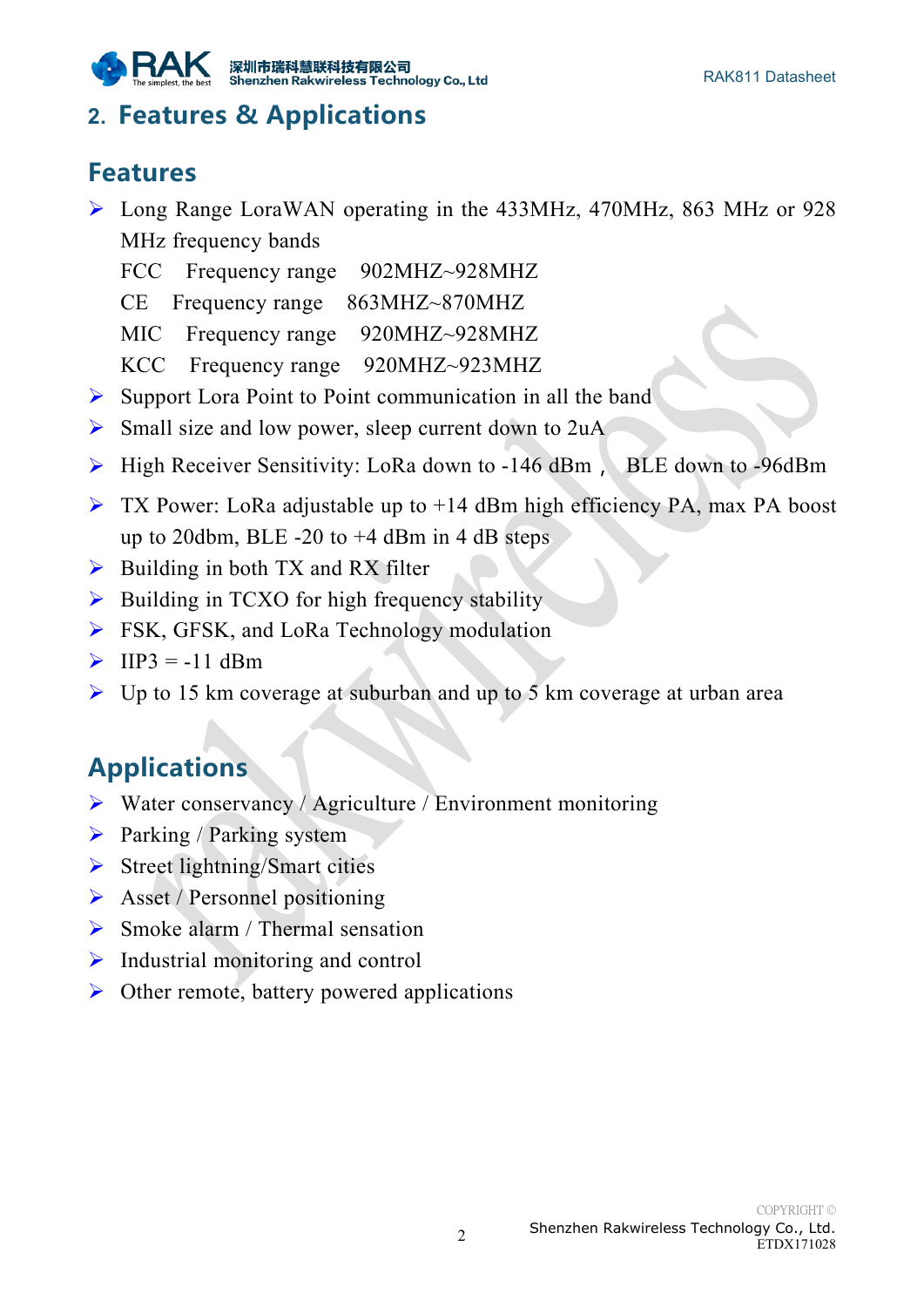

## <span id="page-4-0"></span>**3. System Block Diagram**

The block diagram of module is depicted in the figure below.







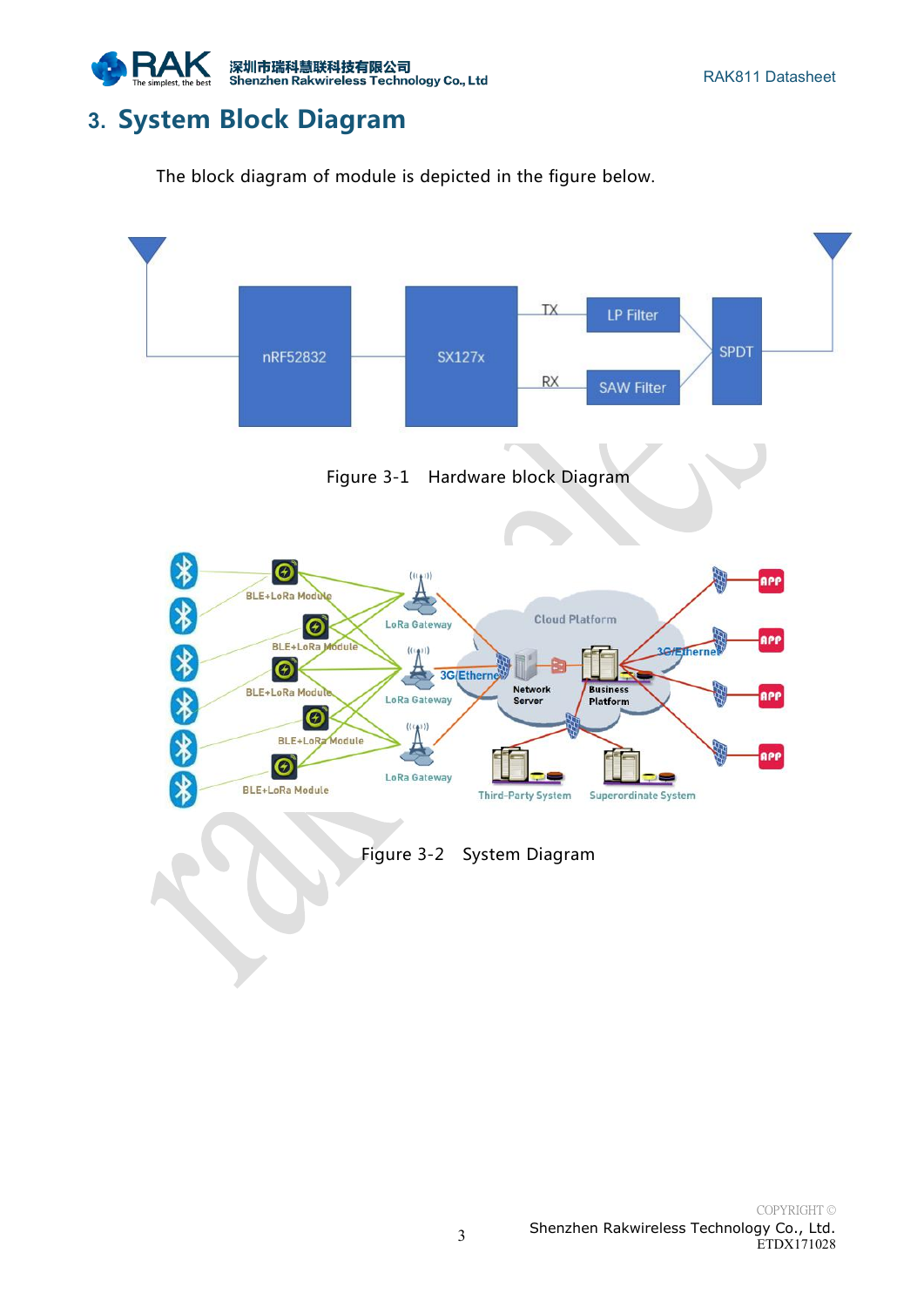

## <span id="page-5-1"></span><span id="page-5-0"></span>**4. Hardware Description**

#### **4.1 Pin Outline**



Figure 4-1 Module Pin outline

#### **4.2 Pin Definition**

#### Table 4-1: Pin Definition

| NO                      | Name           | <b>Type</b> | <b>Description</b>    |
|-------------------------|----------------|-------------|-----------------------|
| 1                       | <b>GND</b>     |             | Ground connections    |
| $\mathbf{2}$            | P0.24 IO       | $\rm LO$    | GPIO port             |
| 3                       | P0.25_LED2     | I/O         | GPIO port/LED         |
| $\overline{\mathbf{4}}$ | P0.26 LED1     | I/O         | GPIO port/LED         |
| 5                       | P0.27 KEY1     | I/O         | GPIO port/KEY         |
| 6                       | P0.28 UART RXD | $\Omega$    | <b>UART</b> Interface |
| $\overline{7}$          | P0.29 UART TXD |             | <b>UART</b> Interface |
| 8                       | P0.30 UART CTS | $\Omega$    | <b>UART</b> Interface |
| 9                       | P0.31 UART RTS |             | <b>UART</b> Interface |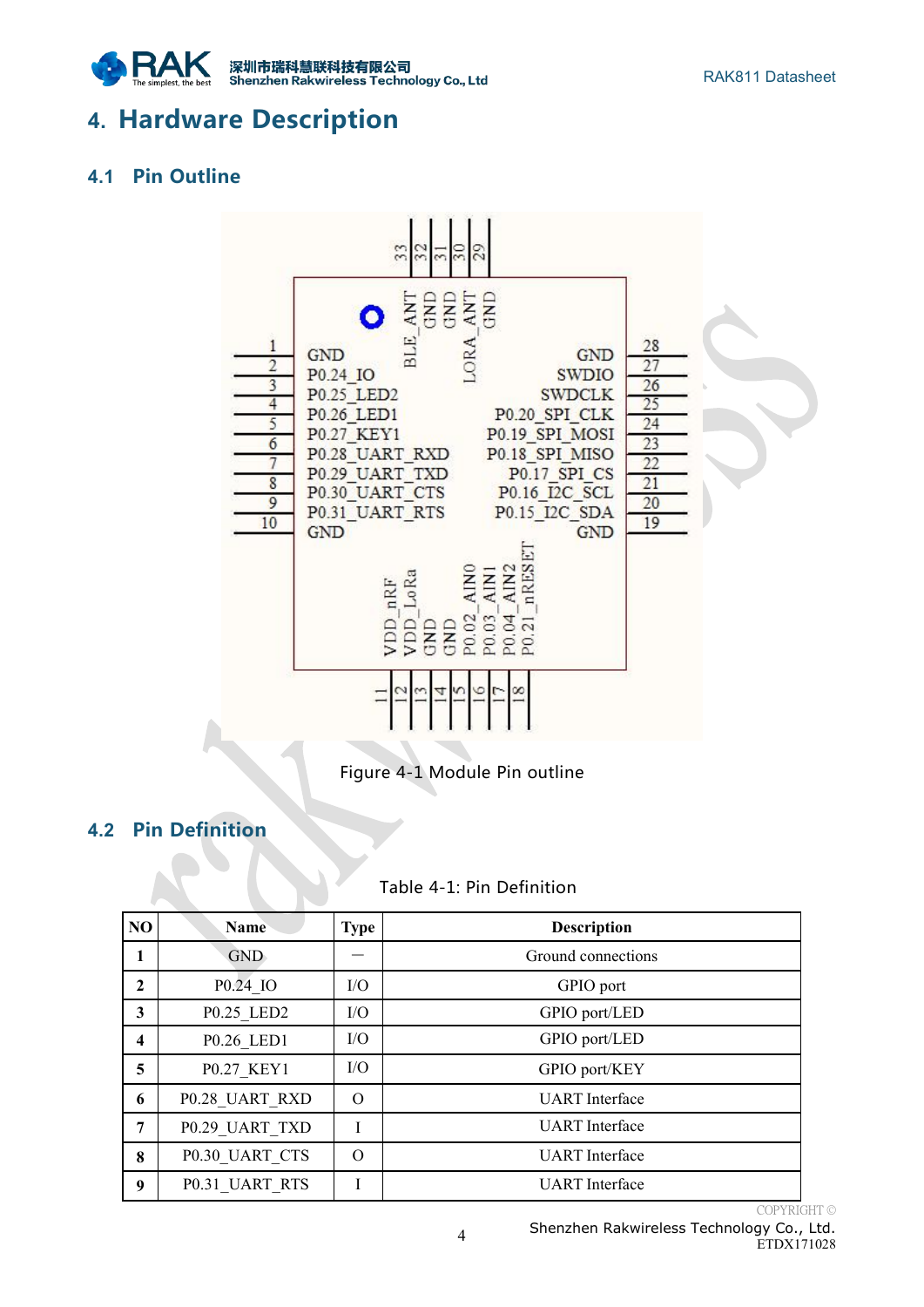

深<mark>圳市瑞科慧联科技有限公司</mark><br>Shenzhen Rakwireless Technology Co., Ltd

RAK811 Datasheet

<span id="page-6-0"></span>

| 10 | <b>GND</b>     |                          | Ground connections              |
|----|----------------|--------------------------|---------------------------------|
| 11 | VDD nRF        | $\mathbf{P}$             | BLE power voltage source input  |
| 12 | VDD LoRa       | $\mathbf{P}$             | LoRa power voltage source input |
| 13 | <b>GND</b>     | I/O                      | Ground connections              |
| 14 | <b>GND</b>     | I/O                      | Ground connections              |
| 15 | P0.02 AIN0     | I/O                      | GPIO port/ADC input             |
| 16 | P0.03_AIN1     | $\rm I/O$                | GPIO port/ADC input             |
| 17 | P0.04 AIN2     | I/O                      | GPIO port/ADC input             |
| 18 | P0.21_nRESET   | $\mathbf I$              | Reset trigger input             |
| 19 | <b>GND</b>     | $\overline{\phantom{0}}$ | Ground connections              |
| 20 | P0.15_I2C_SDA  | I/O                      | GPIO port/I2C                   |
| 21 | P0.16 I2C SCL  | I/O                      | GPIO port/I2C                   |
| 22 | P0.17_SPI_CS   | I/O                      | GPIO port/SPI                   |
| 23 | P0.18 SPI MISO | $\rm I/O$                | GPIO port/SPI                   |
| 24 | P0.19 SPI MOSI | I/O                      | GPIO port/SPI                   |
| 25 | P0.20_SPI_CLK  | $\rm I/O$                | GPIO port/SPI                   |
| 26 | <b>SWDCLK</b>  | I/O                      | Debug port                      |
| 27 | <b>SWDIO</b>   | I/O                      | Debug port                      |
| 28 | <b>GND</b>     |                          | Ground connections              |
| 29 | <b>GND</b>     |                          | Ground connections              |
| 30 | LORA_ANT       |                          | RF I/O port                     |
| 31 | <b>GND</b>     |                          | Ground connections              |
| 32 | <b>GND</b>     |                          | Ground connections              |
| 33 | <b>BLE ANT</b> | I/O                      | RF I/O port                     |

#### **4.3 Product Picture**



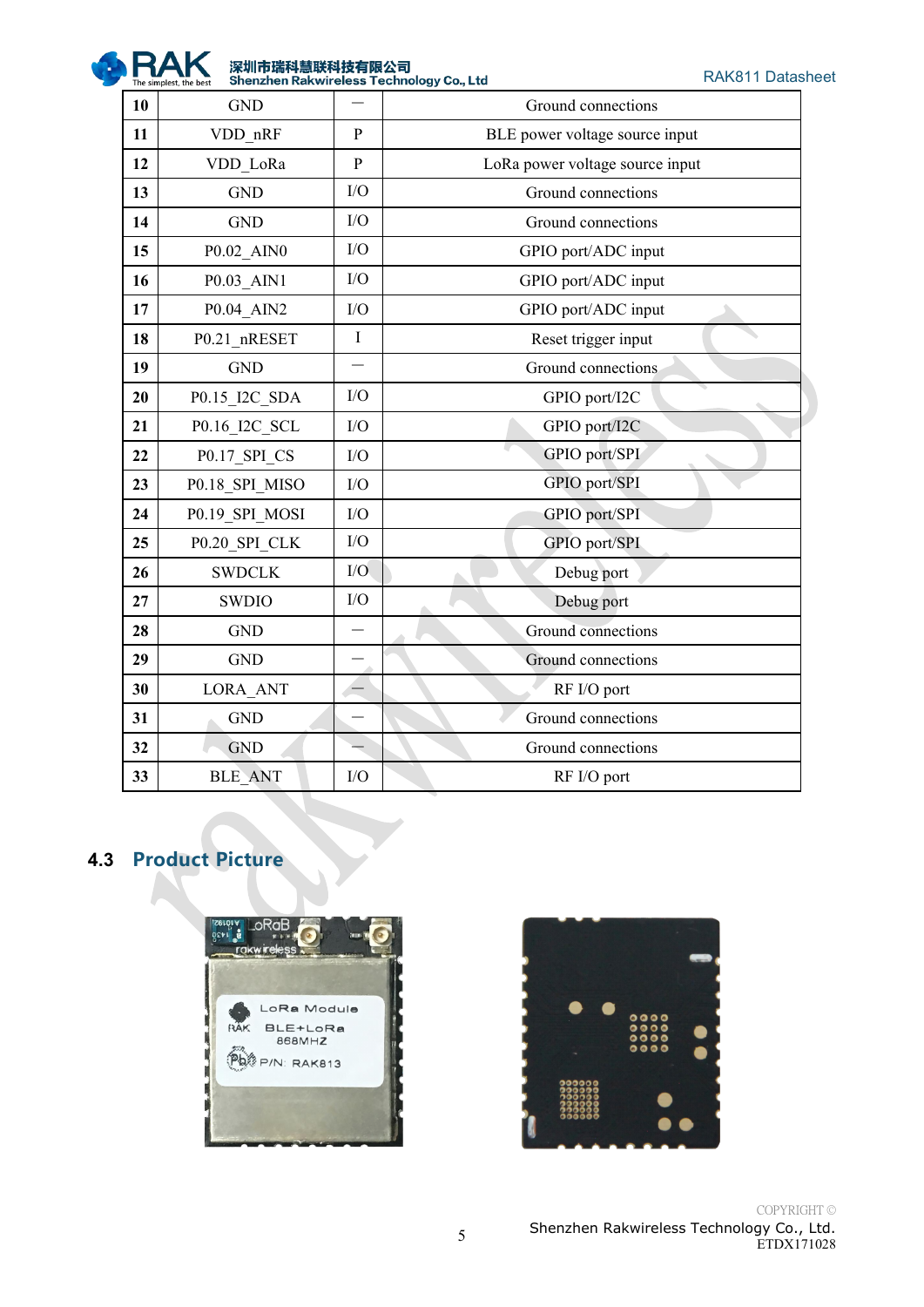

#### <span id="page-7-0"></span>**4.4 Physical Dimensions**

(Unit: mm)

 $<$  TOP VIEW  $>$ 



Figure 4-2 Module dimensions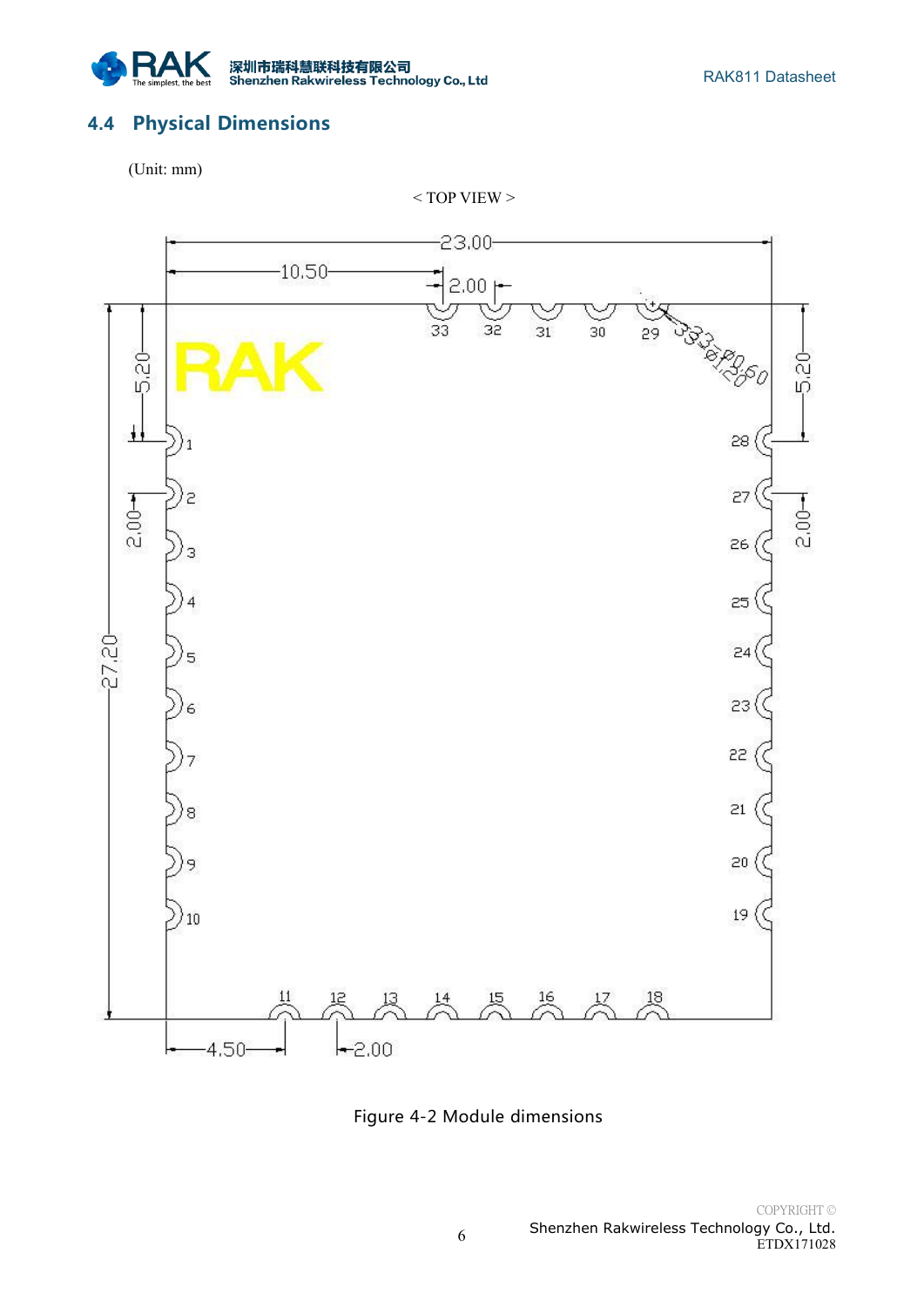

# <span id="page-8-1"></span><span id="page-8-0"></span>**5. General Specification**

#### **5.1 General Specification**

| Model Name            | <b>RAK813</b>                                            |  |
|-----------------------|----------------------------------------------------------|--|
| Dimension             | $L \times W \times H$ : 27.2 $\times$ 23 $\times$ 1.7 mm |  |
| Interface             | UART, SPI, I2C, GPIOs                                    |  |
| Operating temperature | $-40^{\circ}$ C to 85 $^{\circ}$ C                       |  |
| Storage temperature   | $-40^{\circ}$ C to 85 $^{\circ}$ C                       |  |

#### **5.2 Recommended Operating Rating**

|               | Min.                   | $T_{\rm VM}$<br>y p.<br>$\sim$ | Max. | Unit          |
|---------------|------------------------|--------------------------------|------|---------------|
| VCC<br>$\sim$ | 1 <sub>c</sub><br>3.1J | $\sim$ $\sim$<br><u>.</u>      | 3.45 | $\sim$ $\sim$ |

#### **5.3 Specification**

| Feature                    | <b>Description</b>                   |         |                |                |             |  |
|----------------------------|--------------------------------------|---------|----------------|----------------|-------------|--|
| Frequency Band             | LoRa 433/470/868/915 MHz, BLE 2.4GHz |         |                |                |             |  |
| Host Interface             | UART, SPI, I2C                       |         |                |                |             |  |
| <b>Characteristics</b>     | <b>Condition</b>                     | Min     | <b>TYP</b>     | <b>MAX</b>     | <b>UNIT</b> |  |
| LoRa Transmit              | <b>TX</b> Power                      |         | 14             | 20             | dBm         |  |
| LoRa RX Sensitivity        | <b>RSSI</b>                          | $-130$  | $\blacksquare$ |                | dBm         |  |
|                            | <b>SNR</b>                           | $-15$   |                |                | dB          |  |
| <b>BLE</b> Transmit        | TX Power                             |         | $\Omega$       | $\overline{4}$ | dBm         |  |
| <b>BLE RX Sensitivity</b>  | Sensitivity                          | $-97$   |                |                | dBm         |  |
| <b>Current Consumption</b> |                                      | 30      |                |                | mA          |  |
|                            | TX mode                              | (14dBm) |                |                |             |  |
|                            | RX mode                              | 5.5     |                |                | mA          |  |
|                            | Sleep mode                           | 7.2     |                |                | uA          |  |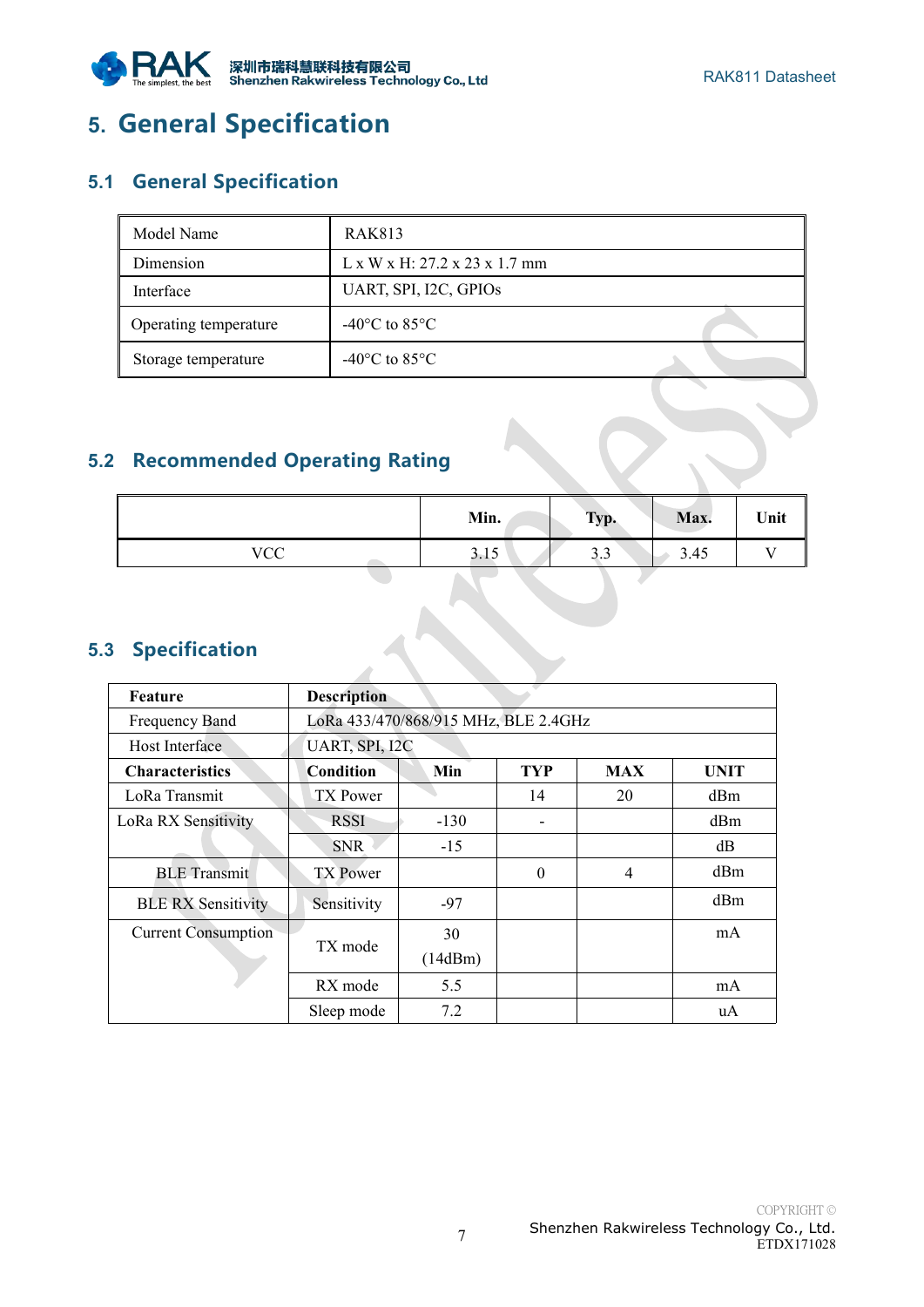

## <span id="page-9-0"></span>**6. Layout Recommendation**

(Unit: mm)

**< TOP VIEW >**

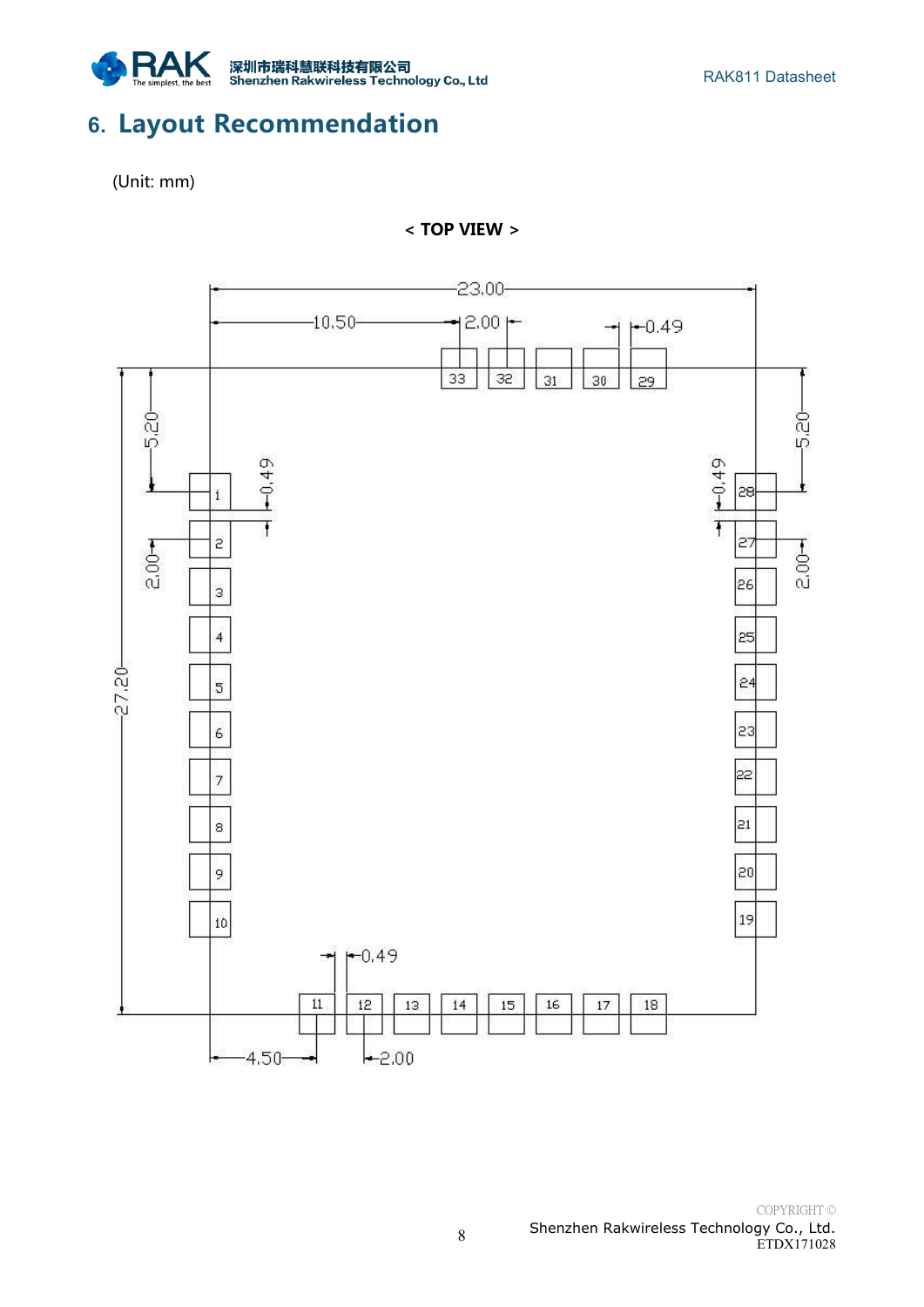

# <span id="page-10-0"></span>**7. Recommended Reflow Profile**

Referred to IPC/JEDEC standard. Peak Temperature : <250° C Number of Times :  $\leq$  2 times



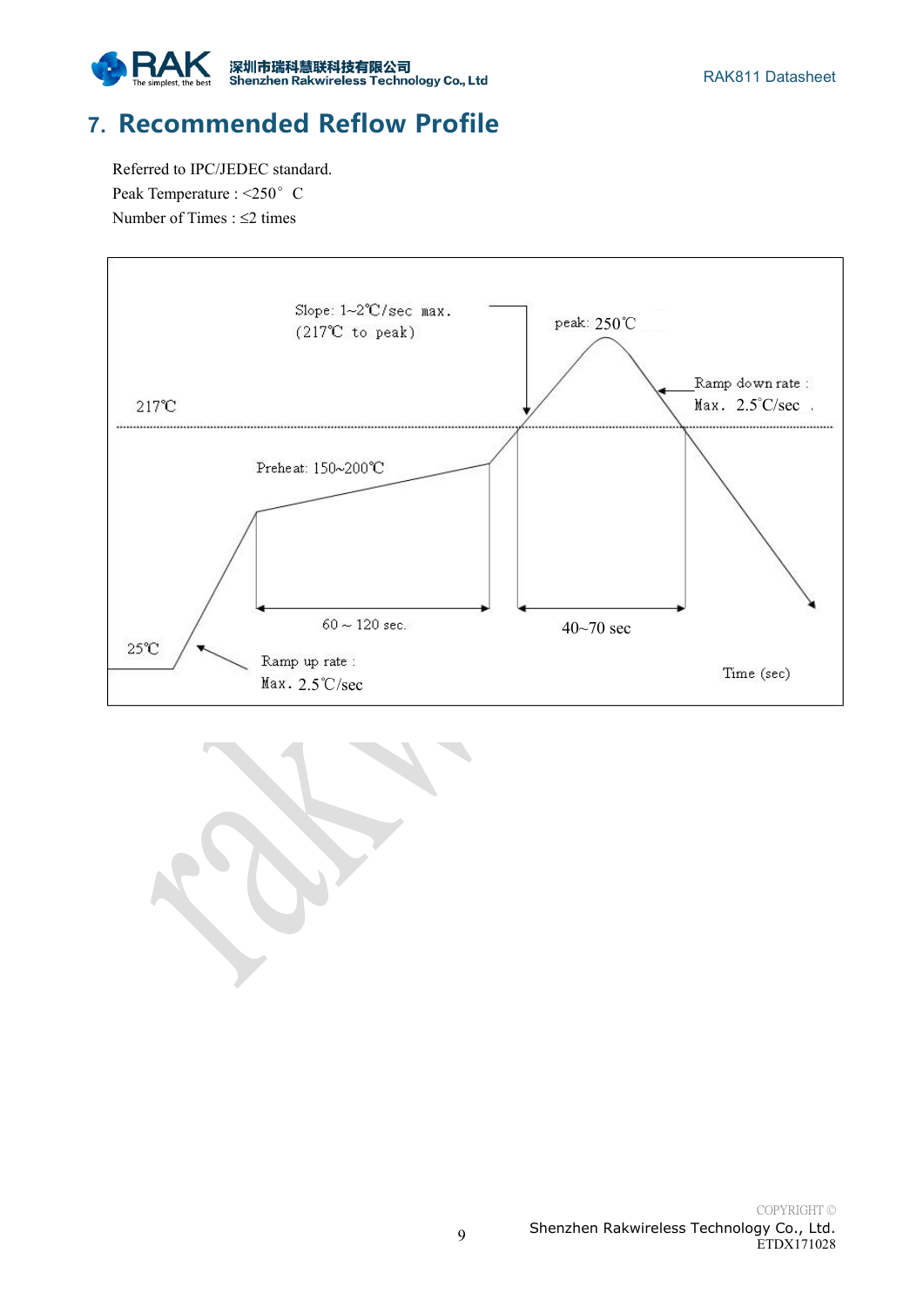

# <span id="page-11-0"></span>**8. Order Information**

| Order Information |                            |                     |  |  |  |
|-------------------|----------------------------|---------------------|--|--|--|
| Model Name        | <b>Operation Frequency</b> | <b>Output Power</b> |  |  |  |
| <b>RAK813-HF</b>  | 865-870MHz/902~928MHZ      | $5-20$ dBm          |  |  |  |
| <b>RAK813-LF</b>  | 433-435MHz/470~510MHZ      | $5-20$ dBm          |  |  |  |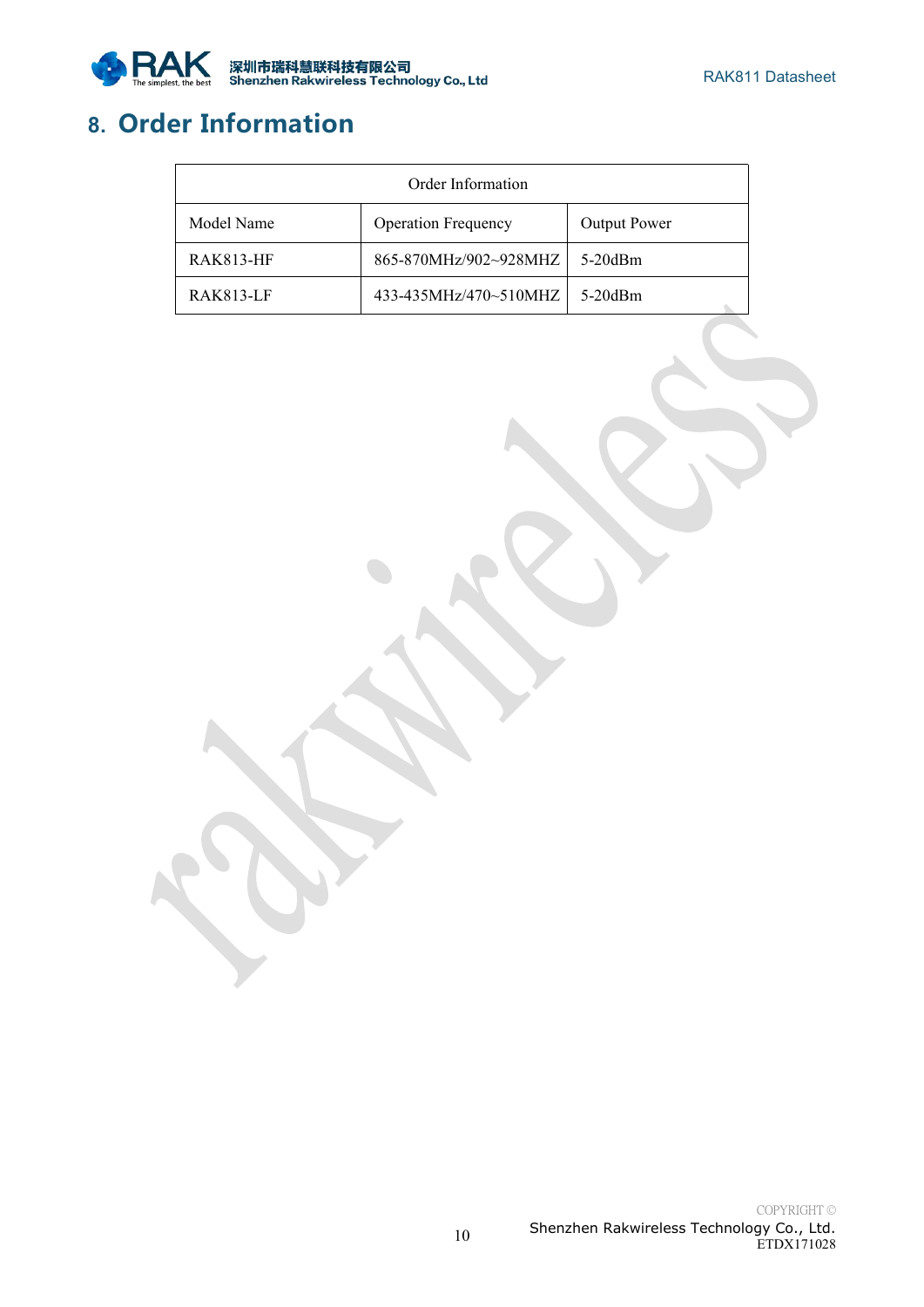

## <span id="page-12-0"></span>**9. Contact information**

#### **Shanghai**

FAE mailbox:[allan.jin@rakwireless.com](mailto:lee.zhang@lthonway.com)

Tel : 185-1082-5762

Address: Room B205, Green light kechuang garden, 2588 Lane, Hongmei South road,

Minhang District, Shanghai

#### **Shenzhen**

FAE mailbox: [steven.tang@rakwireless.com](mailto:lee.zhang@lthonway.com)

Tel : 0755-26506594

Fax: 0755-86152201

Address: Room 802, Yongfu building, No.1s06, Yongfu road, Baoan District , Shengzhen